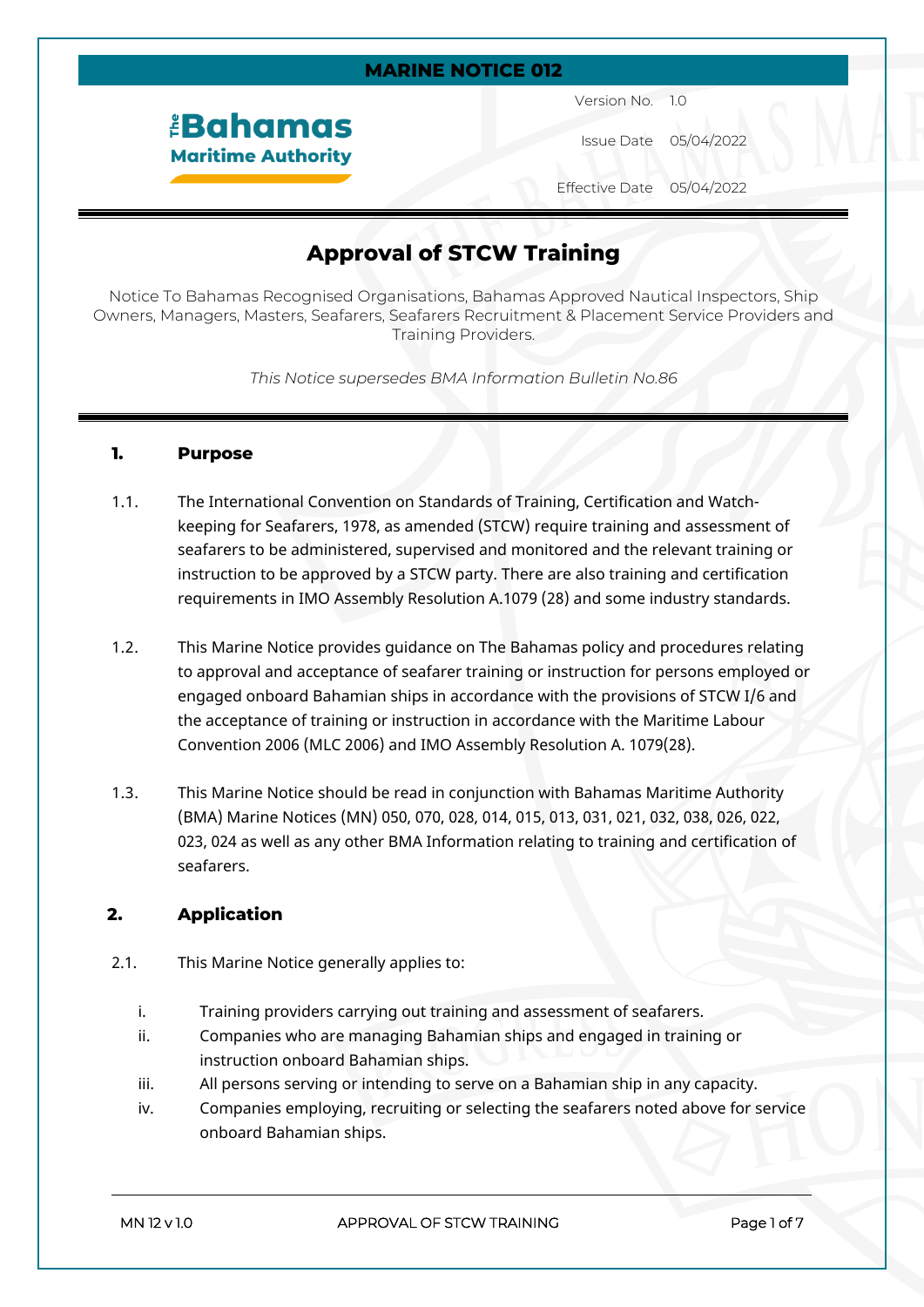

# **3. Definitions**

- 3.1. For the purpose of this Marine Notice the following definitions apply:
	- i. '*Training Provider*' is an institution, organisation or company applying for approval.
	- ii. '*Company*' is the entity that has accepted responsibility for the assignment of seafarers for service onboard Bahamian ships in accordance with the provisions of STCW Regulation I/14. The Registered Owner or ISM Manager shall report the full name and details of such entity (e.g. Manning agents) to the BMA Seafarers and Manning Department. This notification, as well as any changes of the entity, shall be made either by completing the Manning Section of Bahamas form R104 or submitting a Letter of Declaration to this effect (The letter shall be on the headed paper of Registered Owner/ISM Manager).
	- iii. '*Approved Training' or 'Instruction'* means training or instruction (training/instructions) that satisfies the requirements laid down in the relevant STCW regulation and as managed in accordance with STCW Regulation I/6.
	- iv. '*Seafarer*' is any person to which the training/instruction requirements apply.

## **4. General Requirements**

- 4.1. Any training/instruction will be assessed taking into consideration the principles outlined in STCW and any relevant guidelines developed by the IMO and/or the industry.
- 4.2. The BMA will initiate an approval process for training or instructions that is conducted under a quality assurance system and which satisfies one of the following criteria:
	- i. The training/instruction is being conducted by a training provider within The Bahamas, OR
	- ii. The training/instruction is being conducted by an Owner or Company operating Bahamian ships for seafarers who will be sailing on Bahamian ships and such training/instruction only relates to the requirements of STCW Chapters V and VI or shipboard training for ratings in accordance with STCW Chapters II and III.
- 4.3. The BMA may initiate an approval process for other training programme(s) not satisfying the criteria as laid down in 3.2 above at its discretion as an exceptional consideration. The terms and conditions for such approval process will be determined by the BMA individually for each case.
- 4.4. The BMA has approved a number of training providers and a list of the approved training providers is contained on the BMA website [\(https://www.bahamasmaritime.com/stcw-training/#\)](https://www.bahamasmaritime.com/stcw-training/).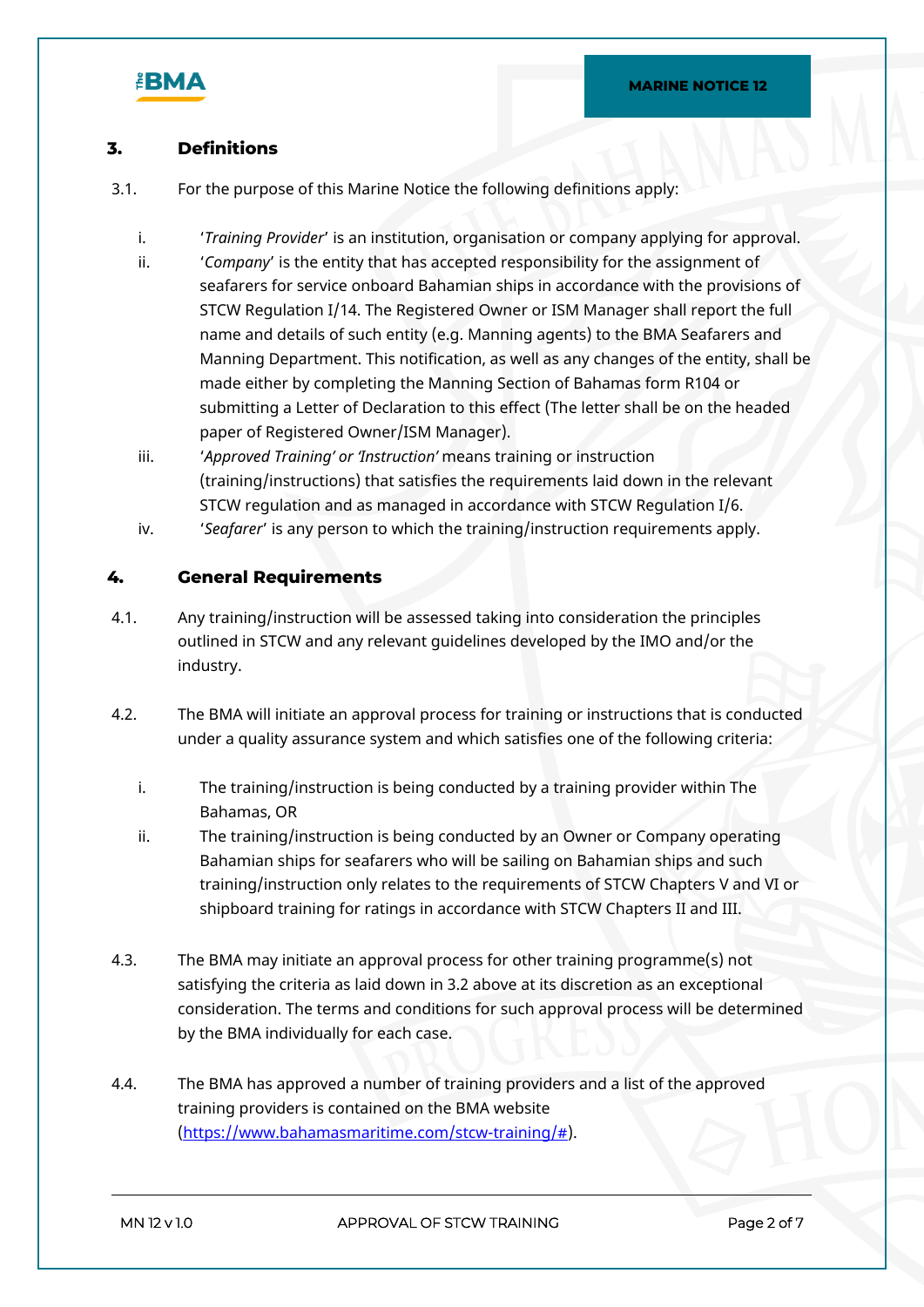

4.5. Where training/instruction is being carried out in-service onboard a Bahamian ship, the Company shall take into consideration that there are some STCW standards that may have practical elements. The BMA considers that training/instruction solely based on computer, video or other electronic medium may not satisfy the practical elements of many STCW requirements and if such training/instruction is approved by the BMA, a restriction may be imposed on the shipboard duties of persons who have undergone such training/instruction.

## **5. Acceptance of Training or Instruction**

- 5.1. Any training/instruction carried out by a provider not approved by BMA may be accepted if the training/instruction has been declared by the Maritime Safety Committee of the International Maritime Organization to have fully complied with the STCW Convention (see BMA Marine Notice 013).
- 5.2. Any training/instruction carried out by a provider and delivered either on or at a Bahamas registered entity must be approved by the BMA, regardless of any other approvals.
- 5.3. For the providers of the training/instruction referenced in 4.1 above, the BMA may require an inspection and or review in accordance with the procedure outlined in Section 7 of this Marine Notice.

#### **6. Approval Process**

- 6.1. For applications for a Bahamas approval, the following information, in the English language, shall be submitted to the Seafarers and Manning Department of the BMA:
	- i. Name and address of the training centre and address(es) of any additional location of the training/instruction.
	- ii. Copies of Quality Assurance (QA) certification, which shall take into consideration STCW AI/6 and a copy of the relevant section of the quality assurance system that makes reference to the training/instruction.
	- iii. Title of the training/instruction as given in the Convention / Resolution with full reference to Regulation, Code and or Sections.
	- iv. Scope and objectives of the training/instruction.
	- v. Entry requirement for candidates.
	- vi. Training/instruction curricula with full breakdown of course / subject duration, delivery method, etc.
	- vii. Details of facilities and equipment. Where the training / instruction incorporates computer based or multimedia components, details of the supporting practical requirements, where applicable, shall be provided.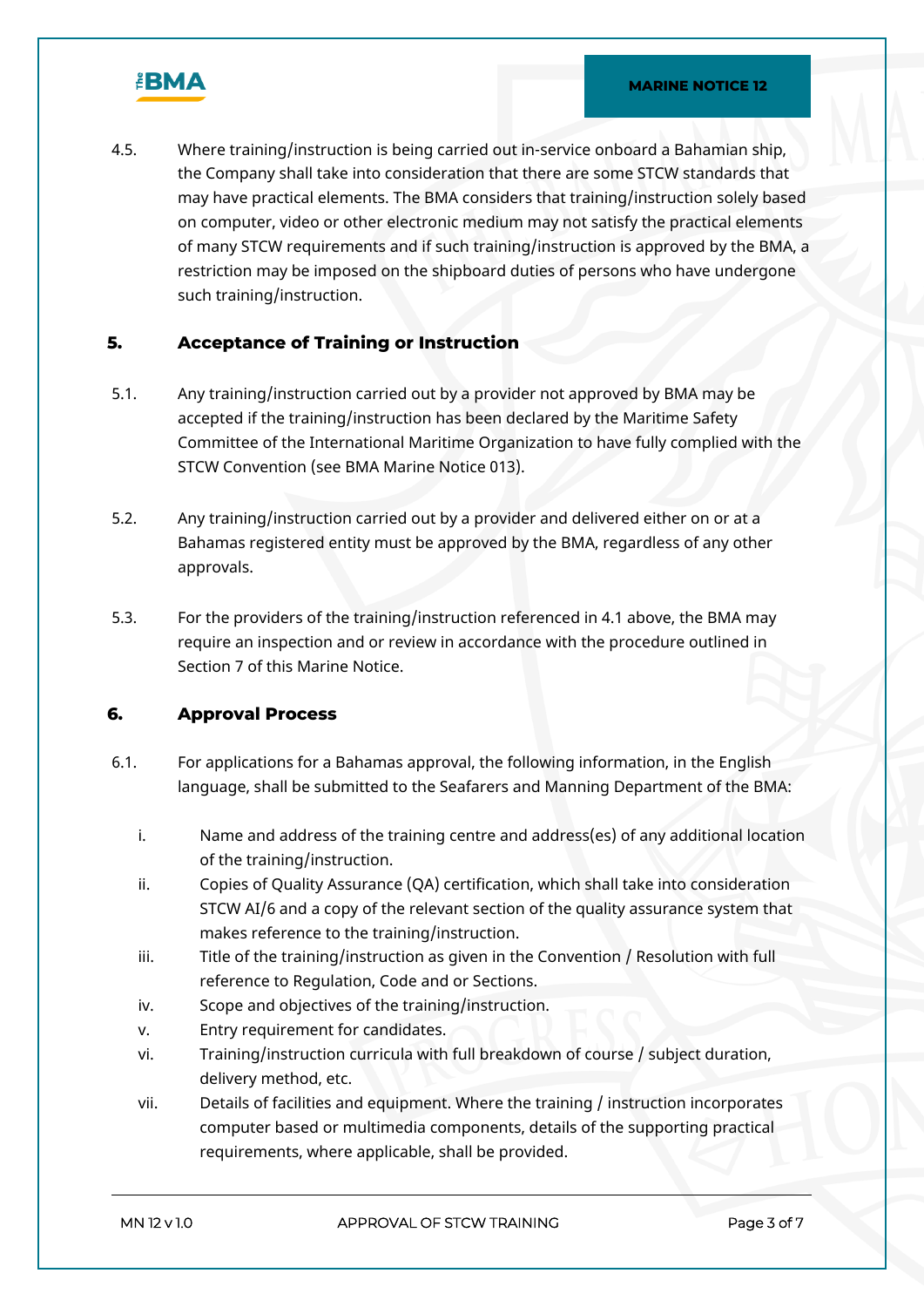

- viii. Information on any practical demonstration, e.g. training in swimming pool, firefighting facilities, etc.
- ix. Assessment process, e.g. continuous assessment during the training/instruction and/or formal examination at the end of the training/instruction.
- x. The process for maintaining the competency of the trainers and assessors.
- xi. The Company should be guided by the IMO model course provisions, where available, and ensure that the person(s) are duly qualified for the task and have documentary evidence of their qualification.
- xii. The training and assessment of those under-going the training shall be conducted by duly qualified persons. The qualification requirements of these persons shall be specified in the company's quality management system (QMS) covering training.
- xiii. Note: The Bahamas Maritime Authority will no longer approve individuals to conduct training and therefore will no longer issue individual approval certificates to trainers. The course approval certificate(s) will be sent to those entities authorized to conduct training and details of the training inserted in the Register of Approved Training Courses.
- xiv. In lieu of a quality management system (QMS) covering shipboard training, the training activities may be incorporated in the safety management system (SMS) on the ship on which the training takes place.
- xv. Details of record keeping and means of providing verification of training/instruction and/or issued certificates. Each record should as a minimum contain details of the persons who have undergone training or instructions, the dates of the training/instruction and details of issued certificate if any: The records shall be readily retrievable and may be maintained in an electronic format.
- xvi. Format or specimen of the proposed document to be issued to the successful participant. The document should contain the following information:
- Name of the approved centre or company with its logo, postal address, e-mail address and contact numbers. If different, include contact details to which any queries in relation to the certificate can be sent.
- Unique document number.
- Title of the training/instruction certificate.
- Detail of holder including full name, date of birth and identity document number.
- STCW, IMO Resolution or Circular referring to the specific training/instruction requirement.
- Clear reference to the successful completion of the required training/instruction or achievement of the level of competence.
- Reference to approval granted by The Bahamas Maritime Authority.
- Signature of person authorised to issue the certificate.
- Signature and photograph of holder of the certificate.
- Reference to the requirement for the original certificate to be kept available in accordance with STCW Regulation I/2.11 whenever the holder is serving onboard the vessel.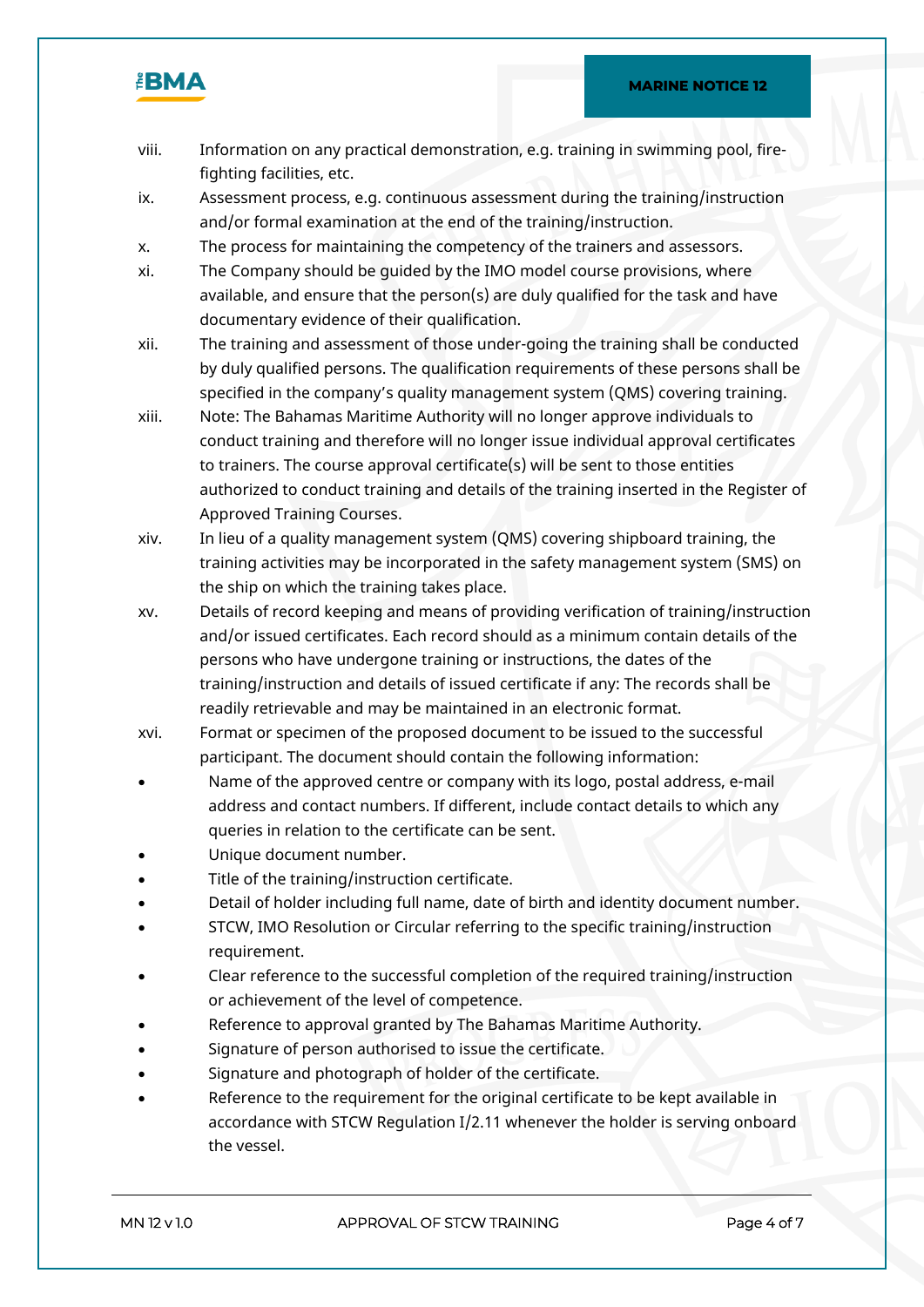

- xvii. A training/instruction approval fee of US\$90 will be charged for each submitted training/instruction programme.
- xviii. If the training/instruction has been approved by another STCW party, then a copy of the approval letter shall be enclosed.
- 6.2. The BMA will review the submitted information and if the review is satisfactory, an interim Approval Document valid, initially for a period of 6 months, will be issued. A copy of the BMA issued approval document shall be maintained by the Company and at the location where the training/instruction is being carried out if this location is different.
- 6.3. Within 3 months of the issue of the interim approval, the Company will arrange for the BMA to attend to conduct an onsite audit and inspection. If the audit is completed satisfactorily, the Approval Document will be issued for a period of five (5) years from the initial issuing date. The BMA issued Approval Document shall be maintained by the Company and if applicable, a copy of the Approval Document shall be available at the location where the training/instruction is being carried out.
- 6.4. Once the training/instruction is approved, no changes that may significantly affect the terms of approval should be made without the prior agreement, in writing, of the BMA.
- 6.5. The BMA reserves the right to withdraw, cancel or suspend any training/instruction approved, and/or certificate issued, should the BMA have any concerns with respect to any aspect of the training/instruction which has been, or is being, provided.
- 6.6. If the Approval Document has expired, any training/instruction carried out will not be accepted as approved by the BMA.
- 6.7. A duplicate Approval Document will be issued, if requested, subject to the Approval Document being within the validity date and the BMA receiving the applicable fee (See BMA Marine Notice. 50).
- 6.8. For the review of documents which require amendments, a fee may be charged at the discretion of the BMA.

## **7. Inspection and Audit**

7.1. Once the training/instruction is approved, a periodical audit will be conducted by the BMA to verify continued compliance with the condition of approval. The periodical audit must be carried out between 24 and 36 months prior to the expiry of the approval.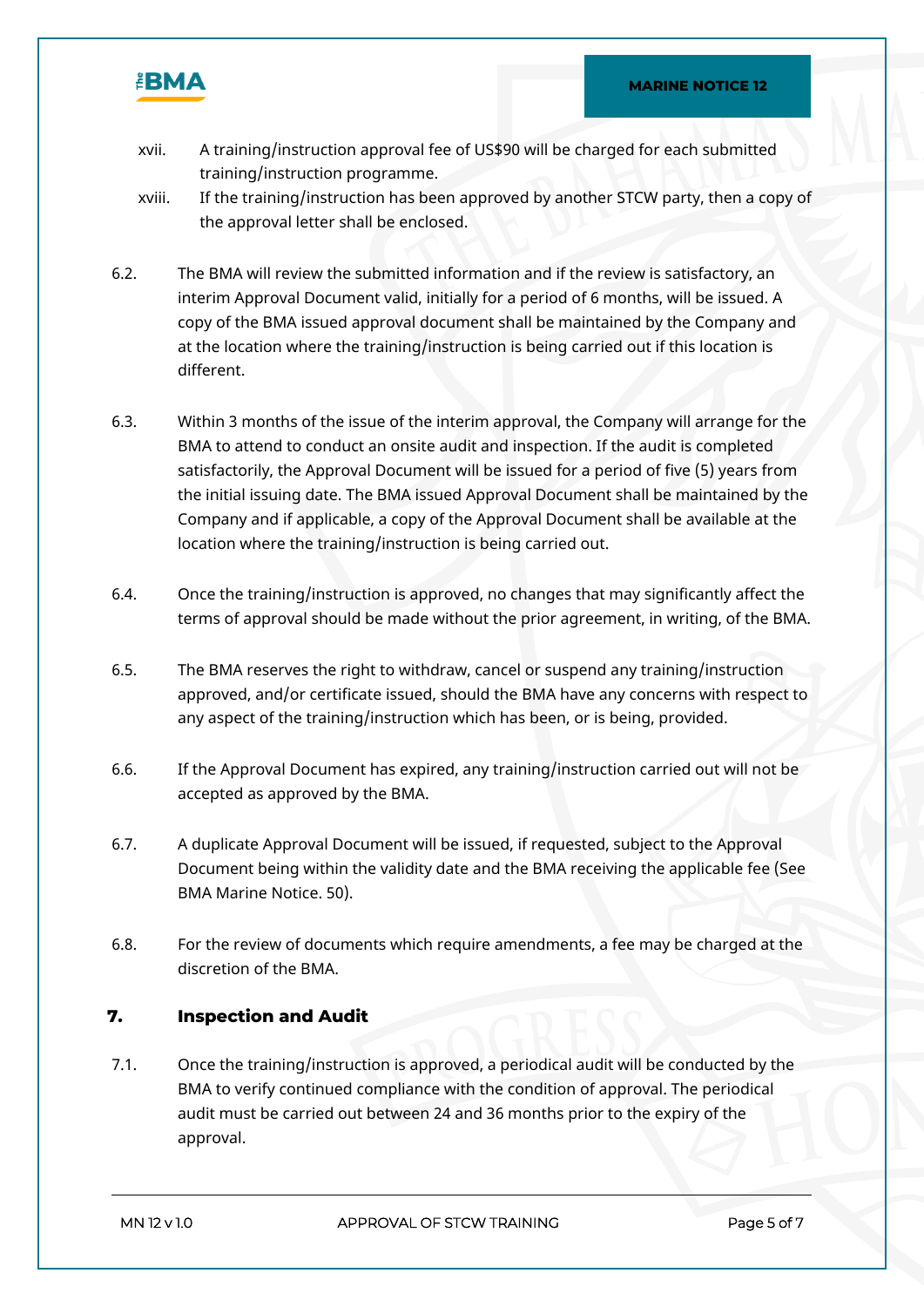

- 7.2. It is the responsibility of the Company to monitor the validity of the Approval Document and make the arrangement with the BMA to undertake the inspection or audit specified in 7.1.
- 7.3. In addition to the periodical audits specified in paragraph 7.1, the BMA may at any time and at short notice, carry out an inspection of the facilities, record keeping and or any element(s) of the approved training / instruction.

## **8. Fees and Refunds**

- 8.1. The approval process and any subsequent inspection/audit will be undertaken on a cost recovery basis charged to the provider. This will include but not be limited to the administrative costs, attendance/professional fees, travel expenses and accommodation of the BMA authorised official carrying out the inspection and/or audit.
- 8.2. Each submission for approval of training/instruction will be subject to a nonrefundable fee, which is payable at the time of the initial application.
- 8.3. BMA Marine Notice. 50 provides a list of the current fees; the discretionary approval mentioned in paragraph 5.8 may differ and be charged as a lump-sum.

## **9. Queries**

9.1. Any queries related to the approval or acceptance requirements may be submitted to [stcw@bahamasmaritime.com](mailto:stcw@bahamasmaritime.com) or any BMA office.